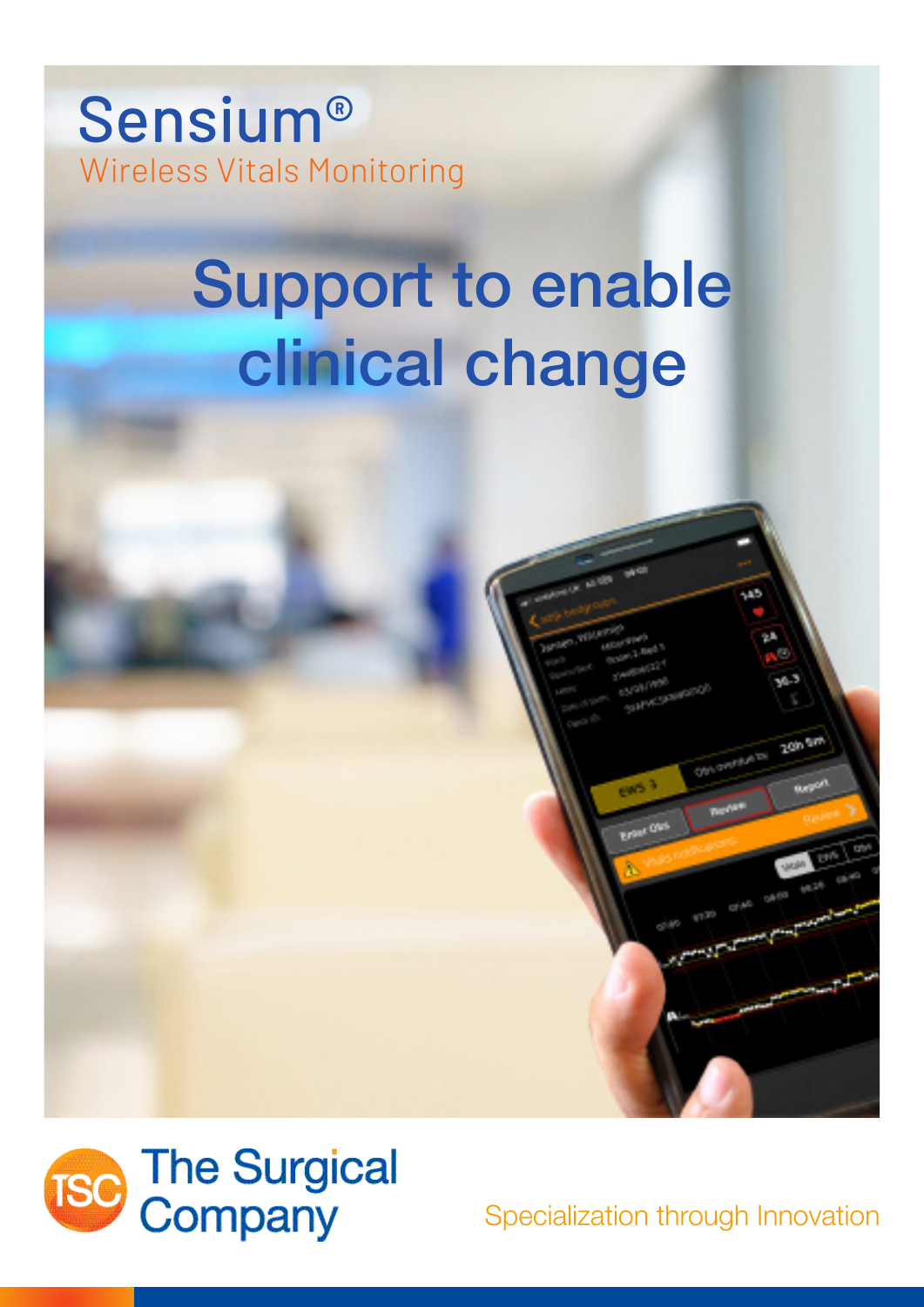#### PHASE 1 CLINICAL AND TECHNICAL PRE-ASSESSMENT



This phase is designed to ensure that Sensium have a thorough understanding of your clinical and technical requirements to guarantee successful planning and implementation of the new clinical work flow.

The Sensium Clinical Team will be on-site to conduct a clinical assessment of the ward area, considering aspects such as the population that will be patched, ward operation, job roles and equipment required. The team will take this opportunity to assess the current patient flow, potential bottle necks and pain points.

The Sensium Technical Services Team will perform assessments designed to ensure that the technical set-up of the ward is appropriate and will deliver smooth performance for clinical staff. This will include a radio frequency (RF) survey to determine the extent of RF interference and review of Wi-Fi coverage to check that there is sufficient coverage for use of Sensium apps. If any issues are discovered, Sensium will work with you to resolve them. The results of these surveys will ensure that the correct equipment is ordered and installed to ensure seamless running of the system.

### PHASE 2 INSTALLATION AND PROCEDURES

In this phase, Sensium will utilise years of experience supporting clinical change to plan and execute the system installation as well as the development of new standard operating procedures (SOPs).

The Sensium Clinical Team will work with you to support the development of new standard SOPs. SOPs will help to ensure that all clinical staff understand how to respond to the Sensium technology (for example how they should respond notifications of high or low vital signs). A clear and well understood SOP will ensure all staff know their role with the new clinical work flow. A training plan for your staff will be designed and tailored to fit around your shift patterns.

Sensium use remote access to execute the majority of the technical setup. The Technical Team will work with your IT Department to ensure server provisioning, ADT set-up, EMR integration, networking, app and active directory set-up run smoothly.

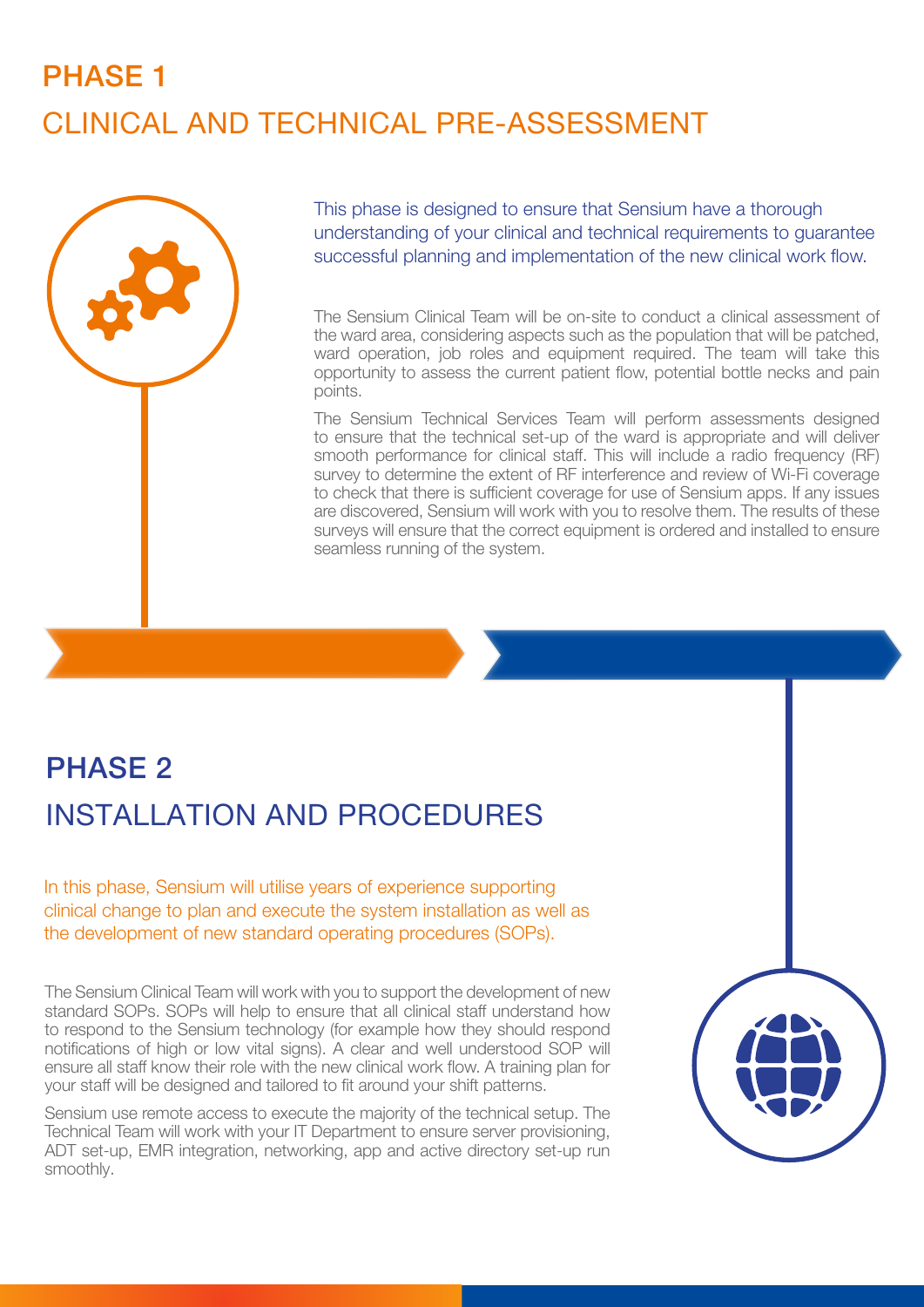#### PHASE 3 TESTING, TRAINING AND LAUNCH



In this phase the clinical setting is prepared for a successful launch of the new work flow. The Sensium Technical Team will be on-site, conducting testing to ensure everything is running smoothly before launch.

Once testing is complete, the Sensium Clinical Team (RGNs) will schedule and deliver CPD accredited training on the ward with all relevant clinical staff, including Super User training for select individuals. A dedicated online training portal will be used to assess knowledge of training and highlight any areas which may require further support. CPD certificates will be issued to all staff who complete training.

When the site is ready for launch, the Sensium team will be on-hand to support the new clinical work flow.

#### PHASE 4 PERFORMANCE ANALYSIS

This on-going phase is designed to validate the solutions effectiveness and ensure benefits are being realised. It will also ensure that the latest system is installed and user training is up to date.

Sensium will work with you to collect anonymous patient data and provide reports for assessment of value, e.g. percentage of valid vitals, notification and responses. Based on findings, Sensium will make recommendations to resolve any obstacles to clinical adoption. Relevant system updates will be installed and re-fresher training provided when required. Sensium will continue to provide technical and clinical support for as long as it takes for the system to be truly embedded in the clinical work flow and providing tangible benefits.